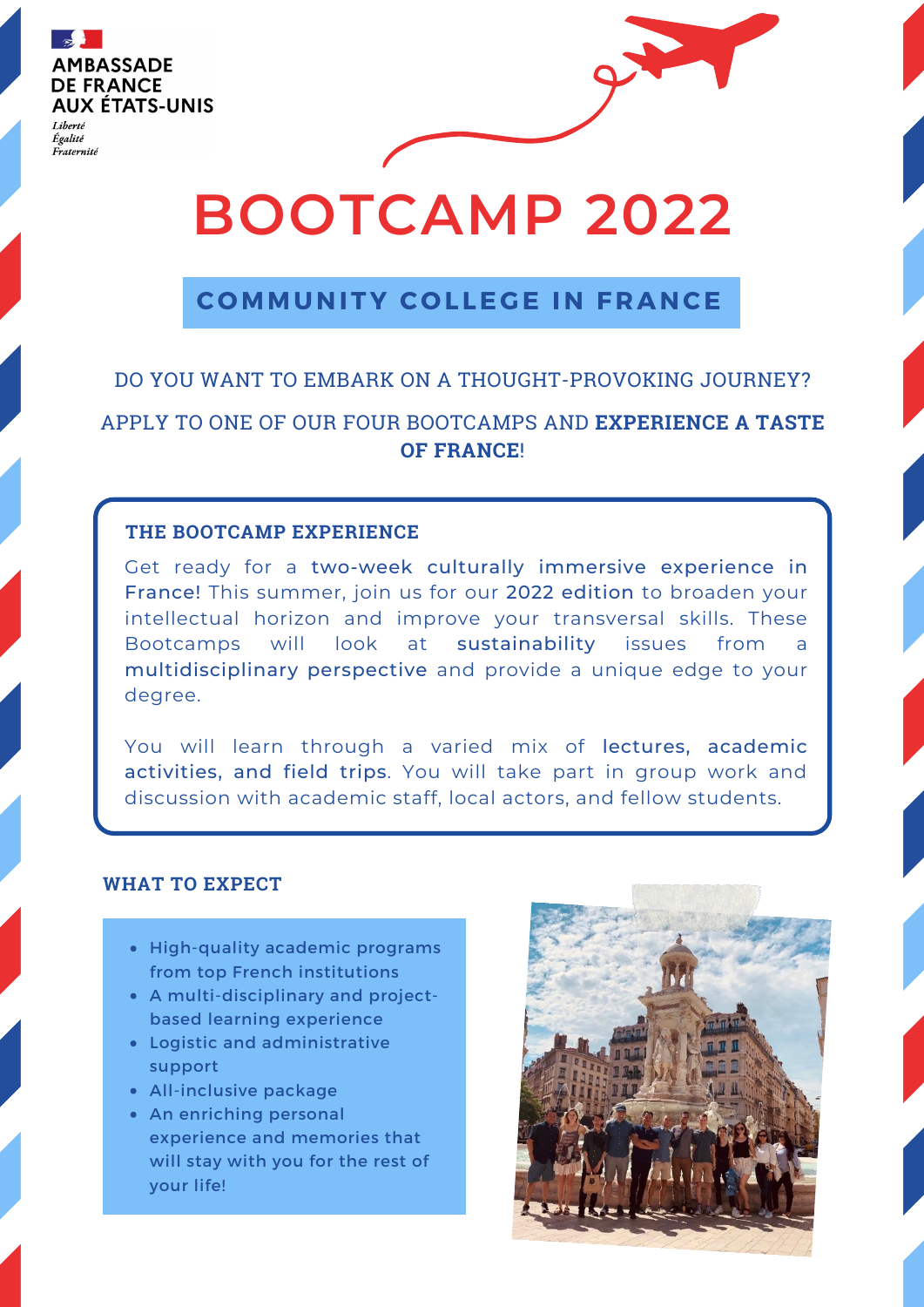

Liberté Égalité Fraternité



#### **HOW TO APPLY**

*Applications are open from December to February.*

#### In order to apply:

- Fill out the online form
- Provide your most recent transcript of records
- Be nominated by your community college.

/!\ You will need a Passport to travel to France

*"This bootcamp has been life changing for me. It has opened my mind and broken-down barriers I had put up for myself. I have learned a lot and enjoyed myself as well."*

> *Brenda Montes, Polk State College, 2019*

> > **\$ 1,000**

#### **PROGRAM COST**

\$2400 for program fees, housing, pick up at the airport, meals, visits, and local transportation.

The French Embassy offers scholarships to lower the participation cost to \$1000. You will need to pay for airfare to and from France.

TRAVELING AND EXPERIENCING LIFE IN ANOTHER COUNTRY ISN'T JUST HUGELY EXCITING - IT CAN HELP YOU GAIN EXTRA SKILLS, SUCH AS INTERCULTURAL AWARENESS AND ADAPTABILITY, AND BOOST YOUR CONFIDENCE!

#### **CONTACT US**

Visit our website for more [information.](https://frenchhighereducation.org/grants-and-programs/5896-community-college-france)

If you have any questions, please contact Anna Malan at: [anna.malan@frenchculture.org](mailto:anna.malan@frenchculture.org)